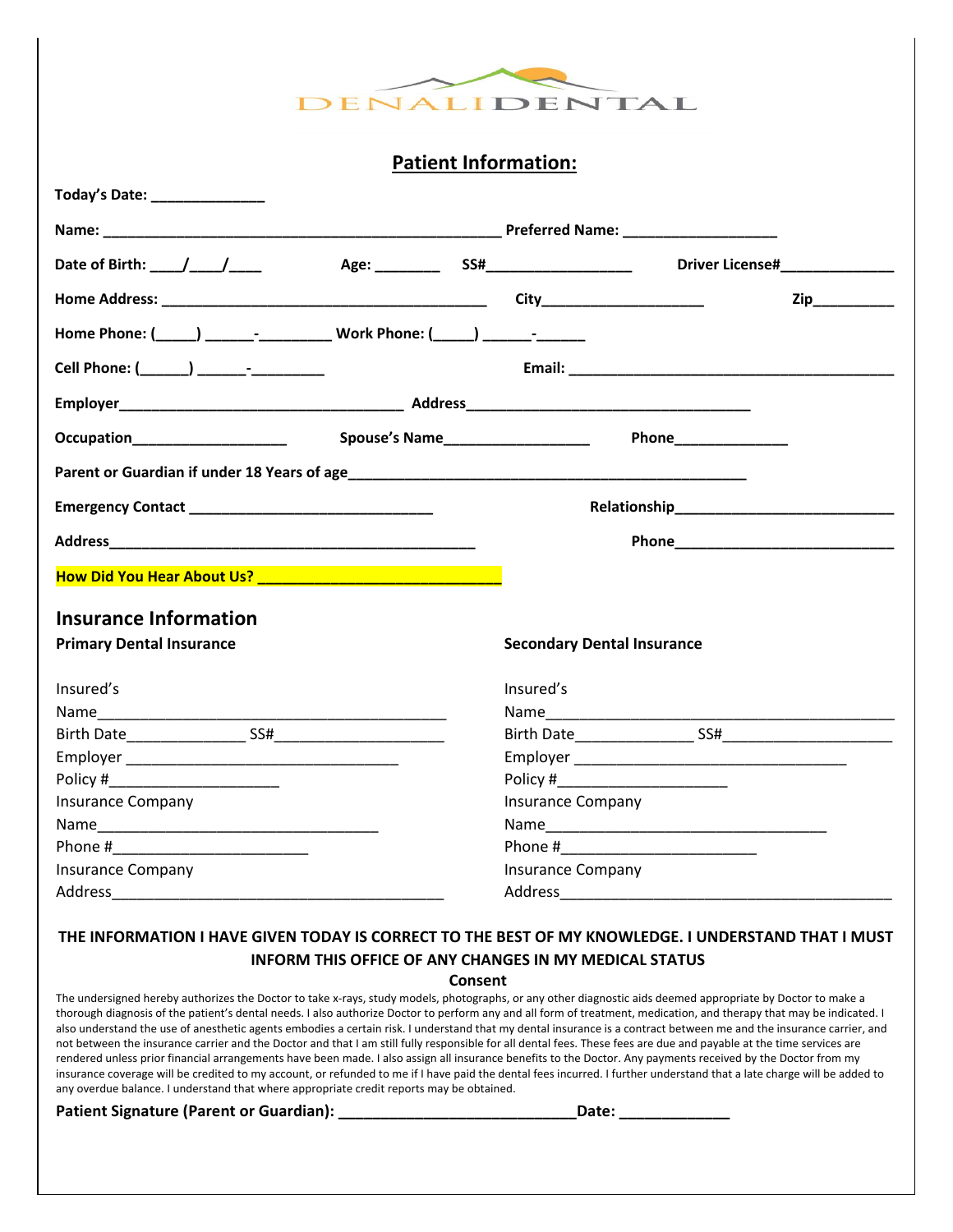

## **Medical History**

| Are you Under a Physician's Care now? Yes/No Family Physician                                                 |                  |                          | Phone Number___________      |
|---------------------------------------------------------------------------------------------------------------|------------------|--------------------------|------------------------------|
| -Do you use: Cigars/Cigarettes: Yes/No                                                                        | -Pipe: Yes/No    | -Chewing Tobacco: Yes/No | -Marijuana: Yes/No           |
| -Are You Pregnant? Yes /No<br>Women:                                                                          | -Nursing? Yes/No |                          | -Oral Contraceptives? Yes/No |
| Have you ever been hospitalized or had a major operation? Yes / No                                            |                  |                          | When: _____________________  |
| Have you ever had a serious head or neck Injury? Yes / No<br>Are you taking any medications, pills, or drugs? |                  |                          | When: ____________________   |

**Have you ever taken Fosamax, Boniva, Actonel or any other medications containing bisphosphonates? Yes No** 

\_\_\_\_\_\_\_\_\_\_\_\_\_\_\_\_\_\_\_\_\_\_\_\_\_\_\_\_\_\_\_\_\_\_\_\_\_\_\_\_\_\_\_\_\_\_\_\_\_\_\_\_\_\_\_\_\_\_\_\_\_\_\_\_\_\_\_\_\_\_\_\_\_\_\_\_\_\_\_\_\_\_\_\_\_\_\_\_\_\_\_\_\_\_\_\_\_\_

**Please note any & all allergies: \_\_\_\_\_\_\_\_\_\_\_\_\_\_\_\_\_\_\_\_\_\_\_\_\_\_\_\_\_\_\_\_\_\_\_\_\_\_\_\_\_\_\_\_\_\_\_\_\_\_\_\_\_\_\_\_\_\_\_\_\_\_\_\_\_\_\_** 

| <b>Aids/HIV Positive</b>         |            | Yes No | <b>Excessive Bleeding</b>    | Yes No     |           | <b>Low Blood Pressure</b>         | Yes No     |        |
|----------------------------------|------------|--------|------------------------------|------------|-----------|-----------------------------------|------------|--------|
| <b>Alzheimer's Disease</b>       | Yes.       | No     | <b>Excessive Thirst</b>      | Yes        | <b>No</b> | <b>Lung Disease</b>               | Yes        | No     |
| Anaphylaxis                      |            | Yes No | <b>Fainting Spells/Dizzy</b> | <b>Yes</b> | No        | <b>Mitral Valve Prolapse</b>      | Yes No     |        |
| Anemia                           | Yes        | No     | <b>Frequent Cough</b>        | Yes        | No        | <b>Osteoporosis</b>               | Yes No     |        |
| Angina                           |            | Yes No | <b>Frequent Diarrhea</b>     | Yes No     |           | Pain in Jaw Joints                | Yes No     |        |
| <b>Arthritis/Gout</b>            | Yes        | No     | <b>Frequent Headaches</b>    | Yes        | No        | <b>Parathyroid Disease</b>        | Yes No     |        |
| <b>Artificial Heart Valve</b>    |            | Yes No | <b>Genital Herpes</b>        | Yes        | No        | <b>Psychiatric Care</b>           | Yes No     |        |
| <b>Artificial Joint</b>          | Yes.       | No     | Glaucoma                     | <b>Yes</b> | No        | <b>Radiation Treatments</b>       | Yes No     |        |
| Asthma                           |            | Yes No | <b>Hay Fever</b>             | Yes No     |           | <b>Recent Weight Loss</b>         | Yes No     |        |
| <b>Blood Disease</b>             | Yes.       | No     | <b>Heart Attack/Failure</b>  | <b>Yes</b> | No        | <b>Renal Dialysis</b>             | Yes No     |        |
| <b>Blood Transfusion</b>         |            | Yes No | <b>Heart Murmur</b>          | Yes No     |           | <b>Rheumatic Fever</b>            | Yes No     |        |
| <b>Breathing Problems</b>        | Yes.       | No     | <b>Heart Pacemaker</b>       | <b>Yes</b> | No        | <b>Scarlet Fever</b>              | Yes No     |        |
| <b>Bruise Easily</b>             |            | Yes No | <b>Heart Trouble/Disease</b> | <b>Yes</b> | No        | <b>Shingles</b>                   | Yes No     |        |
| Cancer                           | Yes        | No     | Hemophilia                   | Yes        | <b>No</b> | Sickle Cell Disease               | Yes No     |        |
| Chemotherapy                     |            | Yes No | <b>Hepatitis A</b>           | Yes        | - No      | <b>Sinus Trouble</b>              | Yes No     |        |
| <b>Chest Pain</b>                | Yes        | No     | <b>Hepatitis B or C</b>      | <b>Yes</b> | No        | Spina Bifida                      | <b>Yes</b> | No     |
| <b>Cold Sores/Fever Blisters</b> | Yes        | No     | <b>Herpes</b>                | Yes No     |           | <b>Stomach/Intestinal Disease</b> | Yes        | No     |
| <b>Congenital Heart Disorder</b> | <b>Yes</b> | No     | <b>High Blood Pressure</b>   | <b>Yes</b> | No        | <b>Stroke</b>                     | Yes        | No     |
| <b>Convulsions</b>               |            | Yes No | <b>High Cholesterol</b>      | Yes No     |           | <b>Swelling of limbs</b>          |            | Yes No |
| <b>Cortisone Medicine</b>        | Yes        | No     | <b>Hives or Rash</b>         | <b>Yes</b> | No        | <b>Thyroid Disease</b>            | Yes        | No     |
| <b>Diabetes</b>                  |            | Yes No | Hypoglycemia                 | <b>Yes</b> | No        | <b>Tonsillitis</b>                |            | Yes No |
| <b>Drug Addiction</b>            | Yes.       | No     | <b>Irregular Heartbeat</b>   | <b>Yes</b> | No        | <b>Tumors or Growths</b>          | <b>Yes</b> | - No   |
| <b>Easily Winded</b>             | Yes.       | No     | <b>Kidney Problems</b>       | <b>Yes</b> | No        | <b>Ulcers</b>                     | Yes        | No     |
| Emphysema                        | Yes.       | No     | Leukemia                     | <b>Yes</b> | No        | <b>Venereal Disease</b>           | Yes        | No     |
| <b>Epilepsy or Seizures</b>      |            | Yes No | <b>Liver Disease</b>         | Yes No     |           | <b>Yellow Jaundice</b>            |            | Yes No |

# **Have you ever had any serious illness not listed about? \_\_\_\_\_\_\_\_\_\_\_\_\_\_\_\_\_\_\_\_\_\_\_\_\_\_\_\_\_\_\_\_\_\_\_\_\_\_\_\_\_\_\_\_\_\_\_\_\_\_\_**

**To the best of my knowledge, the questions on this form have been accurately answered. I understand that providing incorrect information can be dangerous to my (or Patient's) health. It is my responsibility to inform the dental office of any changes in medical status.** 

**Signature of Patient, Parent or Guardian \_\_\_\_\_\_\_\_\_\_\_\_\_\_\_\_\_\_\_\_\_\_\_\_\_\_\_\_\_\_\_\_\_\_\_\_\_\_\_\_ Date\_\_\_\_\_\_\_\_\_\_\_\_**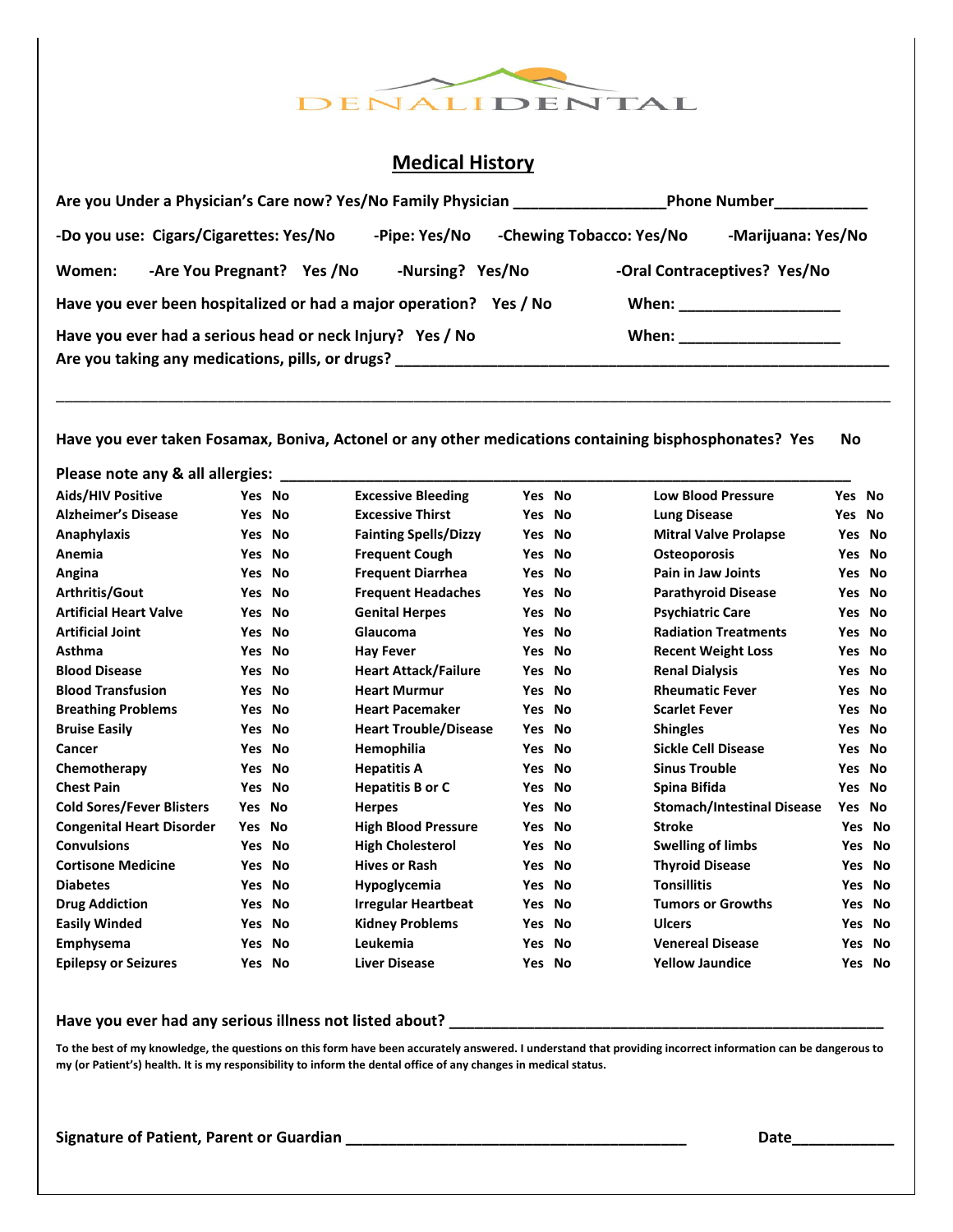

# **Office Policy**

### **Payment well be expected at the time of service for all non-contracted fees and co-pays.**

Insurance Contracts: If we have a "Participating Contract" with your Insurance carrier, we will accept assignment on all Covered Services and bill your Carrier for you. You are responsible for the Co-Pay, Coinsurance, and Deductible and for all non-covered services.

If your insurance is found to not be active on the date your dental services are provided, you will be responsible for the full balance based on usual and customary fees. A finance charge of 18% APR (1.5% a month) will be added to the total balance on all accounts over 60 days past due.

Third party financing is available for patients requiring extensive treatment.

If at any time you have questions regarding any treatment, fees, or services, please discuss them with us promptly and frankly. We will make every effort to avoid a misunderstanding, to rectify an injustice, or to preserve a friendship.

Missed Appointments: For any patients that participate with PPO insurance, our policy is a \$50 charge per hour of scheduled time without a 24 hour-advance notice. For patients participating with Health First Colorado, or Dentaquest, our policy is to report any broken appointment without a 24 hour-advance notice.

Broken Appointments: Broken appointments can be defined as an appointment that was cancelled the day of the scheduled date of service due to a foreseen excuse. After 3 broken appointments we will discharge you as a patient, if you have any questions about this please contact our office.

Children in the office: Please make arrangements for your non-scheduled children prior to your visit. Children should not be left unattended in the reception area. All children 17 years of age and under scheduled for treatment must have a parent or legal guardian present in the office during their appointment.

Cellular phones: We request all cellular phones be turned off or to silent mode during your appointment.

We reserve the right to dismiss any patient from our practice for inappropriate behavior in our office or on the phone.

I acknowledge that I am responsible to pay all charges for treatment administered by Denali Dental as outlined above and that if my account is placed with a collection agency for non-payment that I will be held responsible for all collection costs, including court costs and associated attorney fees.

I have read the policies and agree with the terms outlined above.

### Responsible Party Printed Name: **with a set of the Secure 2012**

**Responsible Party Signature: \_\_\_\_\_\_\_\_\_\_\_\_\_\_\_\_\_\_\_\_\_\_\_\_\_\_\_\_\_\_\_\_\_\_\_\_\_\_\_\_\_\_\_\_\_\_\_\_\_\_\_\_\_\_\_\_\_\_\_\_** 

**Date: \_\_\_\_\_\_\_\_\_\_\_\_\_\_\_\_\_\_\_\_\_\_\_\_\_\_\_\_\_\_\_\_\_\_\_\_\_\_\_\_\_\_\_\_\_\_\_\_\_\_\_\_\_\_\_\_\_\_\_\_\_\_\_\_\_\_\_\_\_\_\_\_**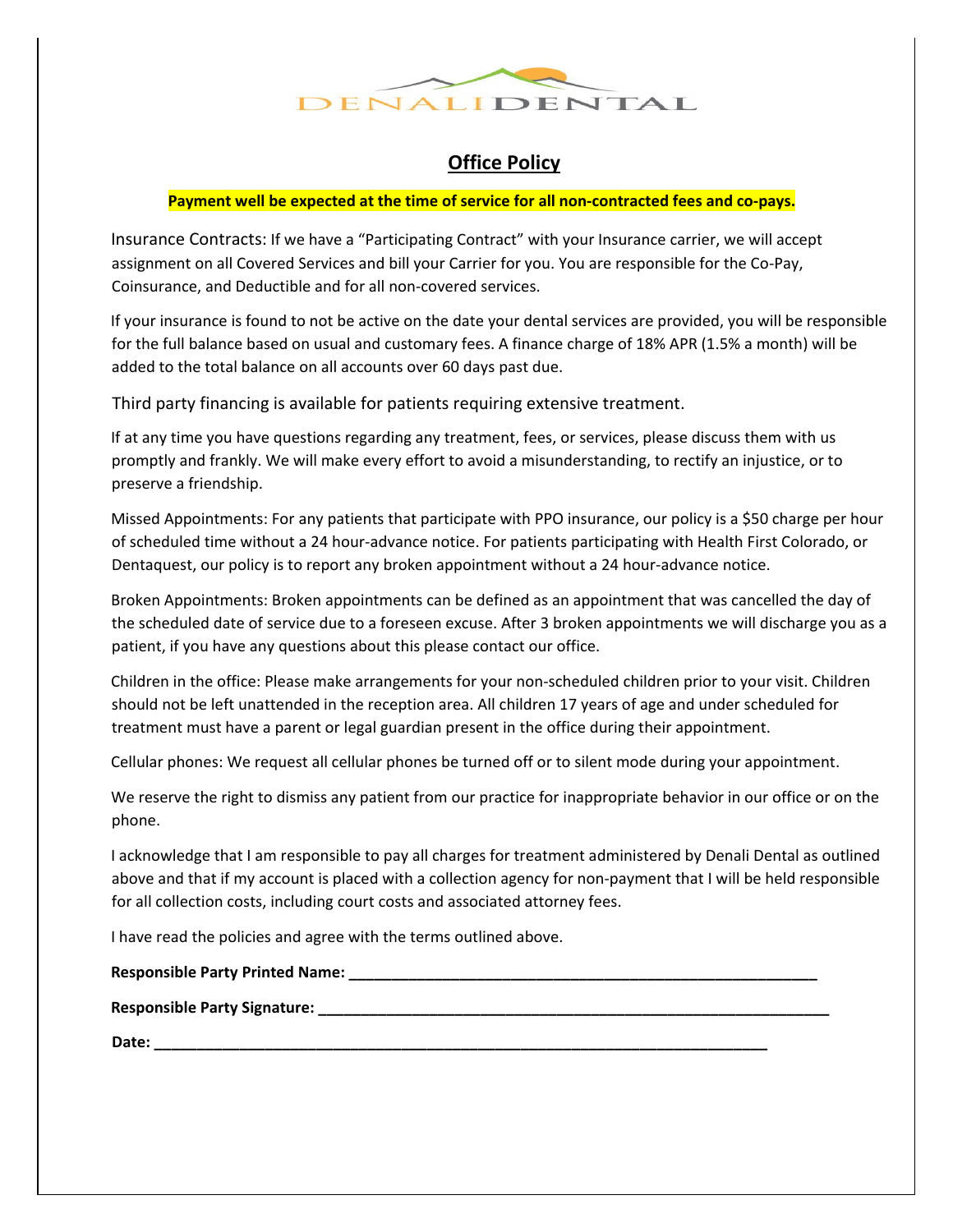

## **Notice of Privacy Practices**

This notice describes how Medical/Dental Information about you may be used and disclosed and how you can get access to this information. Please read it carefully.

We understand that the privacy of your personal information is important to you. As your Dental office, we believe your right to privacy is a fundamental part of your treatment; as such, we want you to understand our privacy practices and procedures. Should you have any questions regarding these policies please do not hesitate to call the office at (303)254-4444.

### **Information We Collect About You**

 $\triangleright$  We collect personal information about you and your family as part of our new patient process, during your care, and from other health care entities you utilize such as, other dentists and specialists, imaging facilities, laboratories, and your insurance company. This personal information includes items such as your name, address, phone number, birth date, social security number, employer, health history, insurance policy, and coverage information and any information you provide. During your treatment we will collect dental information regarding diagnosis, treatment plans, progress, and any test results or films.

### **How Your Information is Used**

 $\triangleright$  The personal and health information gathered may be used and disclosed with your general consent for purposes of treatment, payment, or routine healthcare operations. This means we may send your information to other Dentists or facilities involved in your treatment as well as to your insurance company or a collection agency to obtain payment. Any other uses of your information require a signed authorization by you, the patient or guardian and can be revoked at any time with a written request. Denali Dental does not sell patient information to marketing or pharmaceutical companies. In certain cases of public health interest, we may be required to disclose certain information to local, state, or national health organizations or government agencies.

We may contact you to provide appointment reminders or information about treatment.

#### **Safeguarding Your Personal and Health Information**

We are required by law to

- $\triangleright$  Make sure that medical information that identifies you is kept private
- $\triangleright$  Provide you with your privacy policy
- $\triangleright$  Follow the terms laid out in the Privacy Policy

As a means of protecting your privacy, we restrict access to your personal and health information to only those employees who require the information to complete their jobs and provide quality service to you.

Denali Dental maintains physical, electronic and procedural safeguards to comply with state and federal regulations that guard your personal and health information. If you feel your privacy has been violated, you have the right to file a complaint with the Department of Health and Human Services. The complain in no way influences your course of treatment with Denali Dental.

As of July 1, 2011, the State of Colorado requires that anyone who is prescribed a controlled substance (narcotic) will have their information entered into a nationwide database. The Drug Prescription Monitoring database is very secure, as only physicians and law enforcement can access the database. If you do not wish to have your information entered into this database, please inform the doctor and he will prescribe you a nonnarcotic.

If you have any questions, you can contact the Colorado State Department of Regulatory Agencies by calling (303)894-7855 Changes to Our Privacy Policy. All new patients will receive a copy of notice of privacy policy. Denali Dental occasionally reviews its privacy policy and reserves the right to amend it. Notification of changes will be available at the front desk prior to the effective date of any changes.

### **Your Right to Restrict Use of Information**

You have the right to request restrictions to our uses or disclosures of your personal or health information, although we are not required to agree to those restrictions. Once your request has been processed it will remain in effect until you request a change.